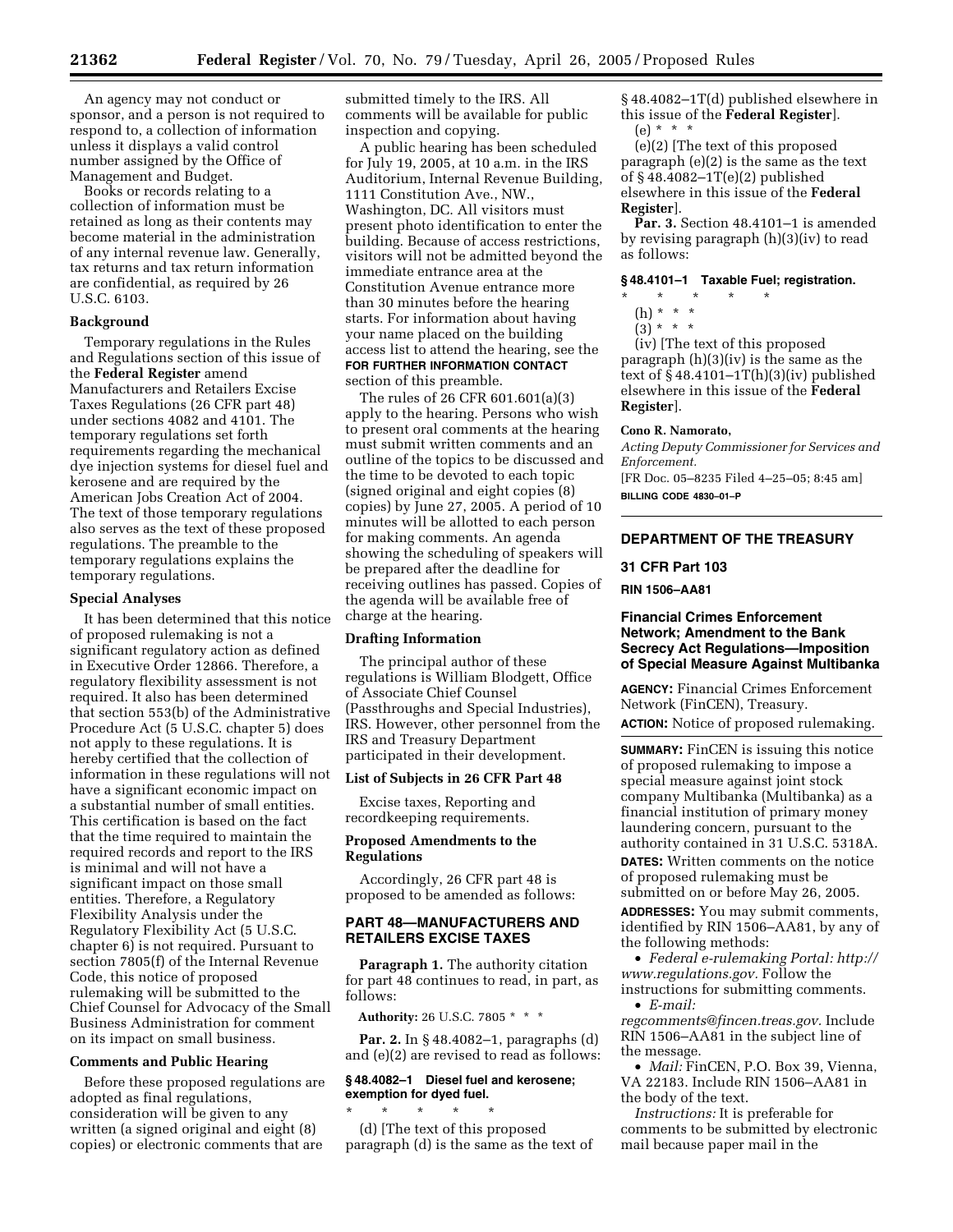Washington, DC, area may be delayed. Please submit comments by one method only. All submissions received must include the agency name and the Regulatory Information Number (RIN) for this rulemaking. All comments received will be posted without change to *<http://www.fincen.gov>*, including any personal information provided. Comments may be inspected at FinCEN between 10 a.m. and 4 p.m. in the FinCEN reading room in Washington, DC. Persons wishing to inspect the comments submitted must request an appointment by telephone at (202) 354– 6400 (not a toll-free number).

# **FOR FURTHER INFORMATION CONTACT:** Regulatory Policy and Programs Division, FinCEN, (800) 949–2732.

# **SUPPLEMENTARY INFORMATION:**

# **I. Background**

# *A. Statutory Provisions*

On October 26, 2001, the President signed into law the Uniting and Strengthening America by Providing Appropriate Tools Required to Intercept and Obstruct Terrorism Act of 2001 (the USA PATRIOT Act), Public Law 107– 56. Title III of the USA PATRIOT Act amends the anti-money laundering provisions of the Bank Secrecy Act (BSA), codified at 12 U.S.C. 1829b, 12 U.S.C. 1951–1959, and 31 U.S.C. 5311– 5314, 5316–5332, to promote the prevention, detection, and prosecution of international money laundering and the financing of terrorism. Regulations implementing the BSA appear at 31 CFR part 103. The authority of the Secretary of the Treasury (''the Secretary'') to administer the BSA and its implementing regulations has been delegated to the Director of FinCEN.1

Section 311 of the USA PATRIOT Act (''section 311'') added section 5318A to the BSA, granting the Secretary the authority, upon finding that reasonable grounds exist for concluding that a foreign jurisdiction, institution, class of transactions, or type of account is of ''primary money laundering concern,'' to require domestic financial institutions and financial agencies to take certain ''special measures'' against the primary money laundering concern. Section 311 identifies factors for the Secretary to consider and Federal agencies to consult before the Secretary may conclude that a jurisdiction, institution, class of transactions, or type of account is of primary money laundering concern. The statute also provides similar procedures, including

factors and consultation requirements, for selecting the specific special measures to be imposed against the primary money laundering concern.

Taken as a whole, section 311 provides the Secretary with a range of options that can be adapted to target specific money laundering concerns most effectively. These options give the Secretary the authority to bring additional pressure on those jurisdictions and institutions that pose money laundering threats. Through the imposition of various special measures, the Secretary can gain more information about the concerned jurisdictions, institutions, transactions, and accounts; can more effectively monitor the respective jurisdictions, institutions, transactions, and accounts; and/or can protect U.S. financial institutions from involvement with jurisdictions, institutions, transactions, or accounts that pose a money laundering concern.

Before making a finding that reasonable grounds exist for concluding that a foreign financial institution is of primary money laundering concern, the Secretary is required by the Bank Secrecy Act to consult with both the Secretary of State and the Attorney General. The Secretary also is required by section 311 to consider ''such information as the Secretary determines to be relevant, including the following potentially relevant factors:''

• The extent to which such financial institution is used to facilitate or promote money laundering in or through the jurisdiction;

• The extent to which such financial institution is used for legitimate business purposes in the jurisdiction; and

• The extent to which the finding that the institution is of primary money laundering concern is sufficient to ensure, with respect to transactions involving the institution operating in the jurisdiction, that the purposes of the BSA continue to be fulfilled, and to guard against international money laundering and other financial crimes.

If the Secretary determines that a foreign financial institution is of primary money laundering concern, the Secretary must determine the appropriate special measure(s) to address the specific money laundering risks. Section 311 provides a range of special measures that can be imposed individually, jointly, in any combination, and in any sequence.2 The

Secretary's imposition of special measures requires additional consultations to be made and factors to be considered. The statute requires the Secretary to consult with appropriate Federal agencies and other interested parties 3 and to consider the following specific factors:

• Whether similar action has been or is being taken by other nations or multilateral groups;

• Whether the imposition of any particular special measure would create a significant competitive disadvantage, including any undue cost or burden associated with compliance, for financial institutions organized or licensed in the United States;

• The extent to which the action or the timing of the action would have a significant adverse systemic impact on the international payment, clearance, and settlement system, or on legitimate business activities involving the particular institution; and

• The effect of the action on United States national security and foreign policy.4

#### *B. Multibanka*

In this rulemaking, FinCEN proposes the imposition of the fifth special measure (31 U.S.C. 5318A(b)(5)) against Multibanka, a commercial bank in Latvia. The fifth special measure prohibits or conditions the opening or maintaining of correspondent or payable-through accounts for the designated institution by U.S. financial institutions. This special measure may be imposed only through the issuance of a regulation.

Multibanka is headquartered in Riga, the capital of the Republic of Latvia.

3Section 5318A(a)(4)(A) requires the Secretary to consult with the Chairman of the Board of Governors of the Federal Reserve System, any other appropriate Federal banking agency, the Secretary of State, the Securities and Exchange Commission, the Commodity Futures Trading Commission, the National Credit Union Administration, and, in the sole discretion of the Secretary, ''such other agencies and interested parties as the Secretary may find to be appropriate.'' The consultation process must also include the Attorney General if the Secretary is considering prohibiting or imposing conditions on domestic financial institutions maintaining correspondent account relationships with the designated entity.

4Classified information used in support of a section 311 finding and measure(s) may be submitted by the Treasury to a reviewing court ex parte and in camera. *See* section 376 of the Intelligence Authorization Act for Fiscal Year 2004, Pub. L. 108–177 (amending 31 U.S.C. 5318A by adding new paragraph (f)).

<sup>&</sup>lt;sup>1</sup>Therefore, references to the authority of the Secretary of the Treasury under section 311 of the USA PATRIOT Act apply equally to the Director of FinCEN.

<sup>2</sup>Available special measures include requiring: (1) Recordkeeping and reporting of certain financial transactions; (2) collection of information relating to beneficial ownership; (3) collection of information relating to certain payable-through accounts; (4) collection of information relating to certain

correspondent accounts; and (5) prohibition or conditions on the opening or maintaining of correspondent or payable-through accounts. 31 U.S.C.  $5318A$  (b)(1)–(5). For a complete discussion of the range of possible countermeasures, see the notice at 68 FR 18917 (April 17, 2003), which proposed the imposition of special measures against Nauru.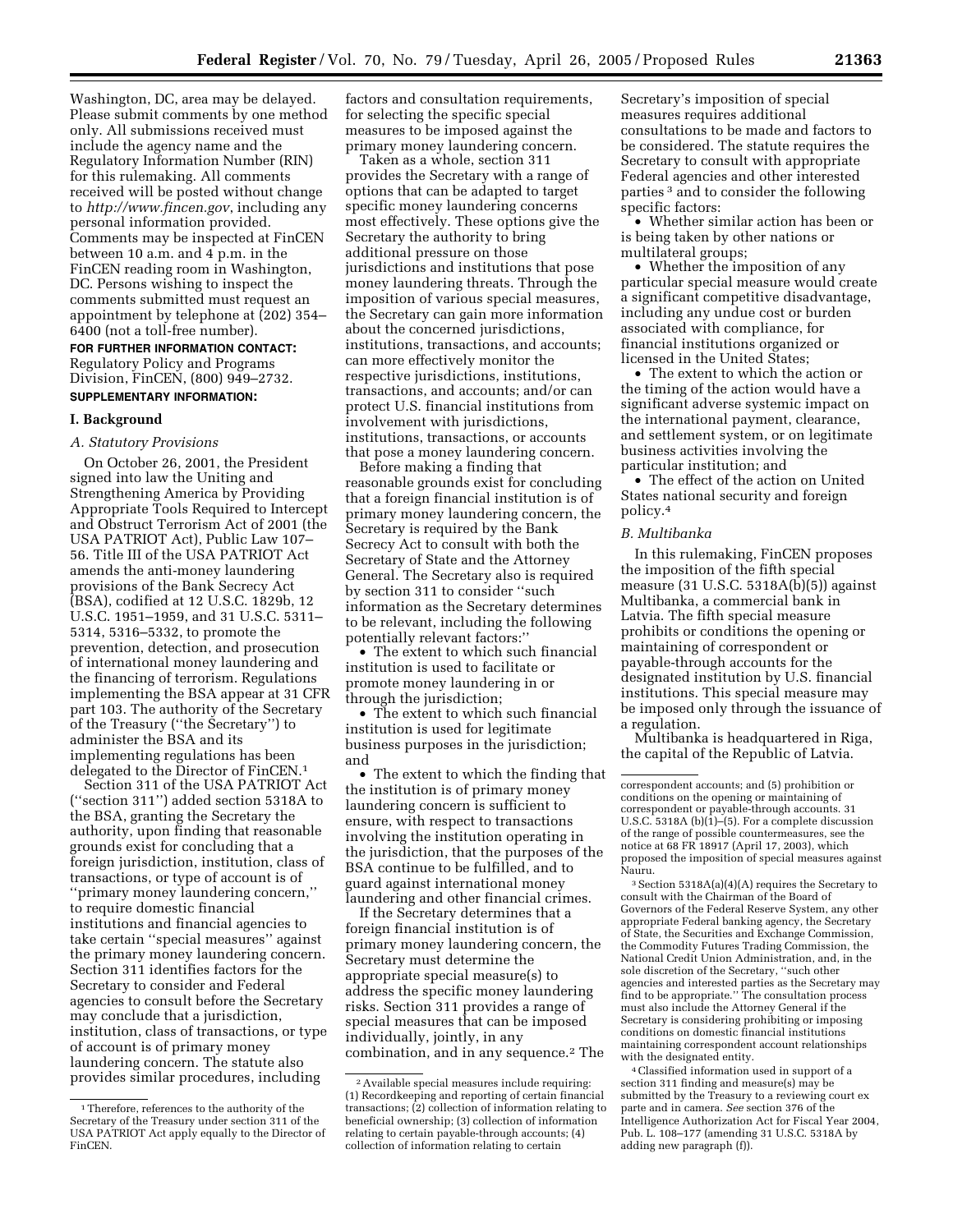Multibanka is the oldest commercial bank in Latvia and is among the smaller of Latvia's 23 banks, reported to have approximately \$269 million in assets and 150 employees. Its predecessor entity, created in 1988, was the Latvian branch of a Soviet bank that was nationalized in 1991. The resulting entity became the Foreign Operations Department of the Bank of Latvia. Three years later, in April 1994, the Department of Foreign Operations was privatized and became Multibanka. In 1995, Multibanka merged with joint stock company LNT Skonto Banka, increasing its assets and resources. Multibanka has four foreign offices in Russia, Ukraine, and Belarus; five domestic branches; and one leasing subsidiary, Multilizings.

Multibanka offers confidential banking services and numbered accounts for non-Latvian customers. Reports substantiate that a significant portion of its business involves wiring money out of the country on behalf of its accountholders.

The bank has been suspected of being used by Russian and other shell companies to facilitate financial crime. A common way for criminals to disguise illegal proceeds is to establish shell companies in countries known for lax enforcement of anti-money laundering laws. The criminals use the shell companies to conceal the true ownership of the accounts and assets, which is ideal for the laundering of funds. One reported scheme works in the following way: Suspect shell companies move money into their accounts at Multibanka. The money is designated as payment for goods and services to other shell companies or individuals, but is deposited into the originating company's account with Multibanka. Multibanka later transfers the funds to destinations outside Latvia upon the instructions of the originating shell companies. These transactions are suspected of being used to facilitate illegal transfers of money out of other countries and tax evasion. Due to concerns about transactions flowing through Multibanka involving suspected shell corporations, some U.S. financial institutions have already terminated correspondent relationships with Multibanka.

FinCEN also has reason to believe that certain criminals use accounts at Multibanka to facilitate financial fraud schemes. Specifically, one individual involved in financial fraud reported having success in carrying out large-sum transactions through his account at Multibanka. FinCEN is also aware that an individual arrested in 2004 for his involvement in an access device fraud

ring used an account at Multibanka to launder proceeds of his criminal activities.

# *C. Latvia*

Latvia's role as a regional financial center, the number of commercial banks with respect to its size, and those banks' sizeable non-resident deposit base continue to pose significant money laundering risks. Latvian authorities recently have sought tighter legislative controls, regulations, and ''best practices'' designed to fight financial crime. Despite Latvia's recent efforts and amended laws, however, money laundering in Latvia remains a concern. Latvia's geographical position, situated by the Baltic Sea and bordering Russia, Estonia, Belarus, and Lithuania, make it an attractive transit country for both legitimate and illegitimate trade. Sources of laundered money in these countries include counterfeiting, corruption, arms trafficking, contraband smuggling, and other crimes. It is believed that most of Latvia's narcotics trafficking is conducted by organized crime groups that began with cigarette and alcohol smuggling and then progressed to narcotics.

Of particular concern is that many of Latvia's institutions do not appear to serve the Latvian community, but instead serve suspect foreign private shell companies. As previously discussed, criminals frequently launder money through the use of shell companies. Similarly, a large number of foreign depositors or a large percentage of assets in foreign funds may indicate that a bank is being used to launder money or evade taxes. Latvia's 23 banks held approximately \$5 billion in nonresident deposits at the end of 2004, mainly from Russia and other parts of the former Soviet Union. These deposits accounted for more than half of all the money held in Latvian banks.

Despite growing efforts by the Latvian government for reform, material weaknesses in the implementation and enforcement of its anti-money laundering laws exist. To date there have been no forfeitures of illicit proceeds based on money laundering. In addition, suspicious activity reporting thresholds remain high, at nearly 40,000 LATS (about \$80,000 dollars) for most transactions, which fails to capture significant activity below this threshold. Furthermore, since 2004, only two money laundering cases have been tried in Latvian courts, with both cases ending in acquittals.

Latvia has a general reputation for permissive bank secrecy laws and lax enforcement, as evidenced by multiple non-Latvian Web sites that offer to

establish offshore accounts with Latvian banks in general, and Multibanka, in particular. The sites claim that Latvian banks offer secure and confidential banking, especially through online banking services. FinCEN also has reason to believe that certain Latvian financial institutions are used by online criminal groups, frequently referred to as ''carding'' groups, to launder the proceeds of their illegal activities. Such groups consist of computer hackers and other criminals that use the Internet as a means of perpetrating credit card fraud, identity theft, and related financial crimes. One of the primary concerns of carding group members is their ability to convert the funds obtained through fraud into cash. Anonymity is another major consideration for online criminals. Reports substantiate that in order to support these two needs, a significant number of carders have turned to Latvian financial institutions for the safe and quasi-anonymous cashing out of their illegal proceeds. FinCEN has additional reason to believe that certain Latvian financial institutions allow noncitizens to open accounts over the Internet, and offer anonymous ATM cards with high or no withdrawal limits.

Latvia has taken steps to address money laundering risks and corruption. In February 2004, a new anti-money laundering law removed some barriers that impeded the prosecution of money laundering. The law expanded the categories of financial institutions covered by reporting requirements to include auditors, lawyers, and highvalue dealers, as well as credit institutions. The law also recognizes terrorism as a predicate offense for money laundering.

Recognizing the existence of widespread official corruption, the Latvian government, in January 2002, established the Anti-Corruption Bureau (ACB), an independent agency to combat public corruption by investigating and prosecuting Latvian officials involved in unlawful activities. In 2004, the ACB reviewed over 700 cases of suspected public corruption. Although this initiative is encouraging, FinCEN considers the high levels of corruption in Latvia's Government and security forces an impediment both to its international information-sharing efforts and to the fair enforcement of Latvia's anti-money laundering laws.

According to the International Narcotics Strategy Control Report (INSCR) published in March 2005 by the U.S. Department of State, Latvia's banking system is vulnerable to the laundering of narcotics proceeds. The report designates Latvia a jurisdiction of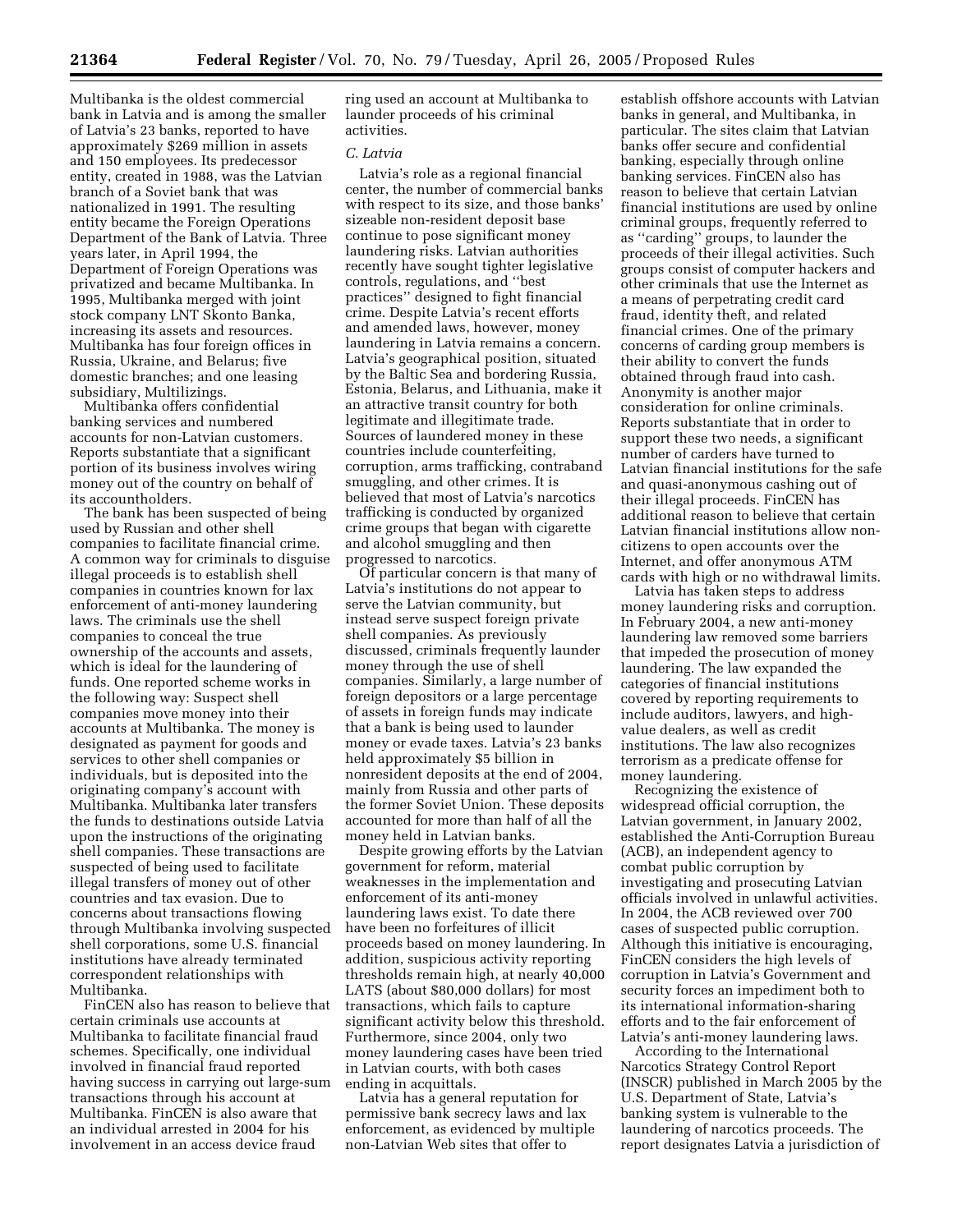''primary concern.'' ''Jurisdictions of Primary Concern'' in INSCR are jurisdictions that are identified as 'major money laundering countries," that is, countries ''whose financial institutions engage in currency transactions involving significant amounts of proceeds from international narcotics trafficking.''

# **II. Imposition of Special Measure Against Multibanka as a Financial Institution of Primary Money Laundering Concern**

# *A. Finding*

Based on a review and analysis of relevant information, consultations with relevant Federal agencies and departments, and after consideration of the factors enumerated in section 311, the Secretary, through his delegate, the Director of FinCEN, has determined that reasonable grounds exist for concluding that Multibanka is a financial institution of primary money laundering concern based on a number of factors, including:

1. The Extent to Which Multibanka Has Been Used to Facilitate or Promote Money Laundering in or Through the Jurisdiction

FinCEN has determined, based upon a variety of sources, that Multibanka is being used to facilitate or promote money laundering and other financial crimes. The proceeds of illicit activity have been transferred by shell companies with no apparent legitimate business purpose to or through correspondent accounts held by Multibanka at U.S. financial institutions. As already described above, many shell companies are suspected of moving money illegally or laundering illegal proceeds through their accounts at Multibanka, followed immediately by orders that Multibanka transfer the funds out of the country. These shell companies repeatedly used accounts at Multibanka to engage in a pattern of behavior indicative of money laundering. For example, in a onemonth period during 2004, one U.S. bank received over 2,000 payment instructions involving \$68 million associated with eight suspected shell companies with accounts at Multibanka.

As stated above, FinCEN has determined that certain individuals view Multibanka as an excellent bank for conducting financial fraud schemes and to launder the proceeds of their criminal activity. In fact, one individual involved in such schemes reported that he successfully moved large sums through his Multibanka account.

2. The Extent to Which Multibanka Is Used for Legitimate Business Purposes in the Jurisdiction

It is difficult to determine the extent to which Multibanka is used for legitimate purposes. As already stated, inordinately high percentages of foreign assets or depositors and the use of a bank by shell companies are both indicators of possible money laundering activities. A significant portion of Multibanka's business is with shell companies, many from the former Soviet Bloc countries. FinCEN has reason to believe that the bank has a reputation for operating as an offshore bank that primarily services foreign shell companies. Multibanka is an important banking resource for such offshore companies, allegedly allowing them to access the international financial system to pursue illicit financial activities. FinCEN believes that any legitimate use of Multibanka is significantly outweighed by its use to promote or facilitate money laundering and other financial crimes. Nevertheless, FinCEN specifically solicits comments on the impact of the proposed special measure upon any legitimate transactions conducted with Multibanka involving, in particular, U.S. persons or entities, foreign persons, entities, and governments, and multilateral organizations doing legitimate business with persons, entities, or the government of the jurisdiction or operating in the jurisdiction.

3. The Extent to Which Such Action Is Sufficient To Ensure, With Respect to Transactions Involving Multibanka, That the Purposes of the BSA Continue To Be Fulfilled, and To Guard Against International Money Laundering and Other Financial Crimes

As detailed above, FinCEN has reasonable grounds to conclude that Multibanka is being used to promote or facilitate international money laundering. Currently, there are no protective measures that specifically target Multibanka. Thus, finding Multibanka to be a financial institution of primary money laundering concern and prohibiting the maintenance of correspondent accounts for that institution are necessary steps to prevent suspect accountholders at Multibanka from accessing the U.S. financial system to facilitate money laundering or to engage in any other criminal purpose. The proposed special measure would not only prohibit U.S. financial institutions from maintaining direct correspondent relationships with Multibanka, but also would require

them to take reasonable steps to prevent indirect use of correspondent services by Multibanka through intermediary financial institutions. The finding of primary money laundering concern and the imposition of the special measure also will bring criminal conduct occurring at or through Multibanka to the attention of the international financial community and, it is hoped, further limit the bank's ability to be used for money laundering or for other criminal purposes.

### *B. Imposition of Special Measure*

As a result of the finding that Multibanka is a financial institution of primary money laundering concern, and based upon the additional consultations and the consideration of relevant factors, the Secretary, through his delegate, the Director of FinCEN, has determined that reasonable grounds exist for the imposition of the special measure authorized by 31 U.S.C. 5318A(b)(5).<sup>5</sup> That special measure authorizes the prohibition of opening or maintaining correspondent accounts 6 by any domestic financial institution or agency for or on behalf of a targeted financial institution. A discussion of the additional section 311 factors relevant to imposing this particular special measure follows.

1. Whether Similar Actions Have Been or Will Be Taken by Other Nations or Multilateral Groups Against Multibanka

Other countries and multilateral groups have not, as yet, taken action similar to that proposed in this rulemaking to prohibit domestic financial institutions and agencies from opening or maintaining a correspondent account for or on behalf of Multibanka, and to require those domestic financial institutions and agencies to screen their correspondents for nested correspondent accounts held by Multibanka. FinCEN encourages other countries to take similar action based on the findings contained in this rulemaking. In the absence of similar action by other countries, it is even more imperative that the fifth special measure be imposed in order to prevent access by Multibanka to the U.S. financial system.

<sup>5</sup> In connection with this section, FinCEN consulted with staff of the Federal functional regulators, the Department of Justice, and the State Department.

<sup>&</sup>lt;sup>6</sup> For purposes of the proposed rule, a correspondent account is defined as an account established to receive deposits from, or make payments or other disbursements on behalf of, a foreign bank, or handle other financial transactions related to the foreign bank.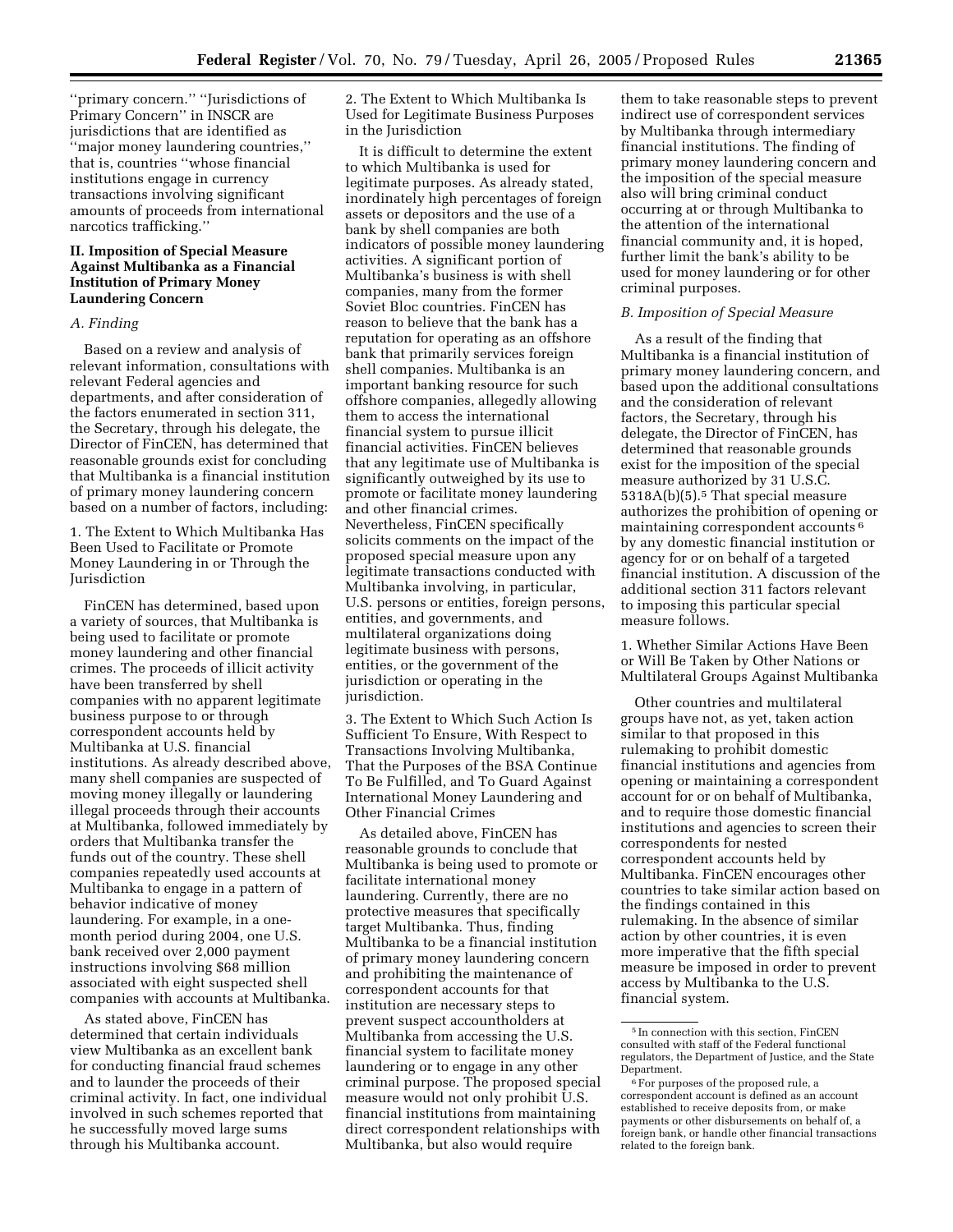2. Whether the Imposition of the Fifth Special Measure Would Create a Significant Competitive Disadvantage, Including Any Undue Cost or Burden Associated With Compliance, for Financial Institutions Organized or Licensed in the United States

The fifth special measure sought to be imposed by this rulemaking would prohibit covered financial institutions from opening and maintaining correspondent accounts for, or on behalf of, Multibanka. As a corollary to this measure, covered financial institutions also would be required to take reasonable steps to apply special due diligence, as set forth below, to all of their correspondent accounts to help ensure that no such account is being used indirectly to provide services to Multibanka. FinCEN does not expect the burden associated with these requirements to be significant, given its understanding that few U.S. banks currently maintain correspondent accounts for Multibanka. There is a minimal burden involved in transmitting a one-time notice to all correspondent accountholders concerning the prohibition on indirectly providing services to Multibanka. In addition, all U.S. financial institutions currently apply some degree of due diligence to the transactions or accounts subject to sanctions administered by the Office of Foreign Assets Control (OFAC) of the Department of the Treasury. As explained in more detail in the sectionby-section analysis below, financial institutions should be able to easily adapt their current screening procedures for OFAC sanctions to comply with this special measure. Thus, the special due diligence that would be required by this rulemaking is not expected to impose a significant additional burden upon U.S. financial institutions.

3. The Extent to Which the Proposed Action or Timing of the Action Will Have a Significant Adverse Systemic Impact on the International Payment, Clearance, and Settlement System, or on Legitimate Business Activities of Multibanka

This proposed rulemaking targets Multibanka specifically; it does not target a class of financial transactions (such as wire transfers) or a particular jurisdiction. Multibanka is not a major participant in the international payment system and is not relied upon by the international banking community for clearance or settlement services. Thus, the imposition of the fifth special measure against Multibanka will not have a significant adverse systemic impact on the international payment,

clearance, and settlement system. In light of the reasons for imposing this special measure, FinCEN does not believe that it will impose an undue burden on legitimate business activities, and notes that the presence of approximately 15 larger banks in Latvia will alleviate the burden on legitimate business activities within that jurisdiction.

4. The Effect of the Proposed Action on U.S. National Security and Foreign Policy

The exclusion from the U.S. financial system of banks that serve as conduits for significant money laundering activity and other financial crimes enhances national security by making it more difficult for money launderers and other criminals to access the substantial resources of the U.S. financial system. In addition, the imposition of the fifth special measure against Multibanka would complement the U.S. Government's overall foreign policy strategy of making entry into the U.S. financial system more difficult for highrisk financial institutions located in jurisdictions that have lax anti-money laundering controls. More generally, the imposition of the fifth special measure would complement diplomatic actions undertaken by both the Latvian and United States Governments to expose and disrupt international money laundering and other financial crimes.

Therefore, after conducting the required consultations and weighing the relevant factors, FinCEN has determined that reasonable grounds exist for concluding that Multibanka is a financial institution of primary money laundering concern and for imposing the special measure authorized by 31 U.S.C. 5318A(b)(5).

#### **III. Section-by-Section Analysis**

The proposed rule would prohibit covered financial institutions from establishing, maintaining, administering, or managing in the United States any correspondent account for, or on behalf of, Multibanka. As a corollary to this prohibition, covered financial institutions would be required to apply special due diligence to their correspondent accounts to guard against their indirect use by Multibanka. At a minimum, that special due diligence must include two elements. First, a covered financial institution must notify its correspondent accountholders that they may not provide Multibanka with access to the correspondent account maintained at the covered financial institution. Second, a covered financial institution must take reasonable steps to identify

any indirect use of its correspondent accounts by Multibanka, to the extent that such indirect use can be determined from transactional records maintained by the covered financial institution in the normal course of business. A covered financial institution must take a risk-based approach when deciding what, if any, other due diligence measures it should adopt to guard against the indirect use of its correspondent accounts by Multibanka, based on risk factors such as the type of services it offers and geographic locations of its correspondents.

#### *A. 103.191(a)—Definitions*

#### 1. Correspondent Account

Section 103.191(a)(1) defines the term ''correspondent account'' by reference to the definition contained in 31 CFR 103.175(d)(1)(ii). Section 103.175(d)(1)(ii) defines a correspondent account to mean an account established to receive deposits from, or make payments or other disbursements on behalf of, a foreign bank, or to handle other financial transactions related to the foreign bank.

In the case of a U.S. depository institution, this broad definition would include most types of banking relationships between a U.S. depository institution and a foreign bank, including payable-through accounts.

In the case of securities brokerdealers, futures commission merchants, introducing brokers, and investment companies that are open-end companies (mutual funds), a correspondent account would include any account that permits the foreign bank to engage in (1) trading in securities and commodity futures or options, (2) funds transfers, or (3) other types of financial transactions.

FinCEN is using the same definition for purposes of the proposed rule as that established in the final rule implementing sections 313 and 319(b) of the USA PATRIOT Act,7 except that the term is being expanded to cover such accounts maintained by mutual funds, futures commission merchants, and introducing brokers.

# 2. Covered Financial Institution

Section 103.191(a)(2) of the proposed rule defines covered financial institution to mean all of the following: Any insured bank (as defined in section 3(h) of the Federal Deposit Insurance Act (12 U.S.C. 1813(h)); a commercial bank or trust company; a private banker; an agency or branch of a foreign bank in the United States; a credit union; a thrift institution; a corporation acting

<sup>7</sup>*See* 67 FR 60562 (Sept. 26, 2002), codified at 31 CFR 103.175(d)(1).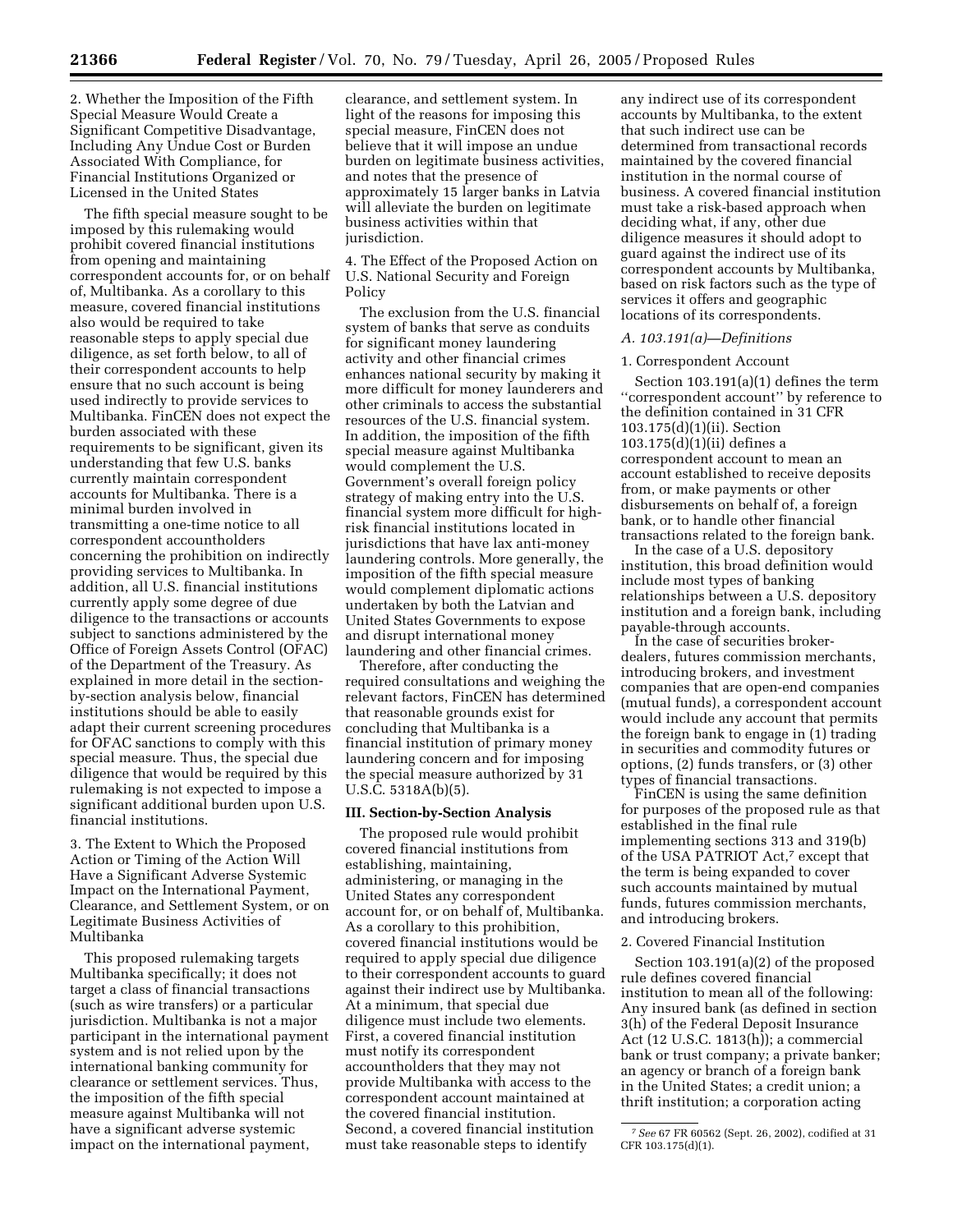under section 25A of the Federal Reserve Act (12 U.S.C. 611 *et seq.*); a broker or dealer registered or required to register with the SEC under the Securities Exchange Act of 1934 (15 U.S.C. 78a *et seq.*); a futures commission merchant or an introducing broker registered, or required to register, with the CFTC under the Commodity Exchange Act (7 U.S.C. 1 *et seq.*); and an investment company (as defined in section 3 of the Investment Company Act of 1940 (15 U.S.C. 80a–3)) that is an open-end company (as defined in section 5 of the Investment Company Act of 1940 (15 U.S.C. 80a–5)) that is registered, or required to register, with the SEC under section 8 of the Investment Company Act of 1940 (15 U.S.C. 80a–8).

#### 3. Multibanka

Section 103.191(a)(3) of the proposed rule defines Multibanka to include all branches, offices, and subsidiaries of Multibanka operating in Latvia or in any other jurisdiction. Multilizings, and any of its branches, is included in the definition. FinCEN will provide information regarding the existence or establishment of any other subsidiaries as it becomes available. Nevertheless, covered financial institutions should take commercially reasonable measures to determine whether a customer is a subsidiary of Multibanka.

# *B. 103.192(b)—Requirements for Covered Financial Institutions*

For purposes of complying with the proposed rule's prohibition on the opening or maintaining of correspondent accounts for, or on behalf of, Multibanka, FinCEN expects that a covered financial institution will take such steps that a reasonable and prudent financial institution would take to protect itself from loan fraud or other fraud or loss based on misidentification of a person's status.

# 1. Prohibition on Direct Use of Correspondent Accounts

Section 103.191(b)(1) of the proposed rule prohibits all covered financial institutions from establishing, maintaining, administering, or managing a correspondent account in the United States for, or on behalf of, Multibanka. The prohibition would require all covered financial institutions to review their account records to ensure that they maintain no accounts directly for, or on behalf of, Multibanka.

2. Special Due Diligence of Correspondent Accounts To Prohibit Indirect Use

As a corollary to the prohibition on maintaining correspondent accounts directly for Multibanka, section 103.191(b)(2) requires a covered financial institution to apply special due diligence to its correspondent accounts that is reasonably designed to guard against their indirect use by Multibanka. At a minimum, that special due diligence must include notifying correspondent accountholders that they may not provide Multibanka with access to the correspondent account maintained at the covered financial institution. For example, a covered financial institution may satisfy this requirement by transmitting the following notice to all of its correspondent accountholders:

*Notice:* Pursuant to U.S. regulations issued under section 311 of the USA PATRIOT Act, 31 CFR 103.191, we are prohibited from establishing, maintaining, administering or managing a correspondent account for, or on behalf of, joint stock company Multibanka (Multibanka) or any of its subsidiaries, including Multilizings. The regulations also require us to notify you that you may not provide Multibanka or any of its subsidiaries with access to the correspondent account you hold at our financial institution. If we become aware that Multibanka or any of its subsidiaries is indirectly using the correspondent account you hold at our financial institution, we will be required to take appropriate steps to block such access, including terminating your account.

The purpose of the notice requirement is to help ensure cooperation from correspondent accountholders in denying Multibanka access to the U.S. financial system, as well as to increase awareness within the international financial community of the risks and deficiencies of Multibanka. However, FinCEN does not require or expect a covered financial institution to obtain a certification from its correspondent accountholders that indirect access will not be provided in order to comply with this notice requirement. Instead, methods of compliance with the notice requirement could include, for example, transmitting a one-time notice by mail, fax, or e-mail to a covered financial institution's correspondent account customers informing them that they may not provide Multibanka with access to the covered financial institution's correspondent account, or including such information in the next regularly occurring transmittal from the covered financial institution to its correspondent accountholders. FinCEN specifically solicits comments on the appropriate

form, scope, and timing of the notice that would be required under the rule.

A covered financial institution also would be required under this rulemaking to take reasonable steps to identify any indirect use of its correspondent accounts by Multibanka, to the extent that such indirect use can be determined from transactional records maintained by the covered financial institution in the normal course of business. For example, a covered financial institution would be expected to apply an appropriate screening mechanism to be able to identify a funds transfer order that on its face listed Multibanka as the originator's or beneficiary's financial institution, or otherwise referenced Multibanka. An appropriate screening mechanism could be the mechanism used by a covered financial institution to comply with sanctions programs administered by OFAC. FinCEN specifically solicits comments on the requirement under the proposed rule that a covered financial institution take reasonable steps to screen its correspondent accounts in order to identify any indirect use of such accounts by Multibanka.

Notifying its correspondent accountholders and taking reasonable steps to identify any indirect use of its correspondent accounts by Multibanka in the manner discussed above are the minimum due diligence requirements under the proposed rule. Beyond these minimum steps, a covered financial institution should adopt a risk-based approach for determining what, if any, other due diligence measures it should implement to guard against the indirect use of its correspondents accounts by Multibanka, based on risk factors such as the type of services it offers and the geographic locations of its correspondent accountholders.

A covered financial institution that obtains knowledge that a correspondent account is being used by a foreign bank to provide indirect access to Multibanka must take all appropriate steps to block such indirect access, including, where necessary, terminating the correspondent account. A covered financial institution may afford the foreign bank a reasonable opportunity to take corrective action prior to terminating the correspondent account. Should the foreign bank refuse to comply, or if the covered financial institution cannot obtain adequate assurances that the account will not be available to Multibanka, the covered financial institution must terminate the account within a commercially reasonable time. This means that the covered financial institution should not permit the foreign bank to establish any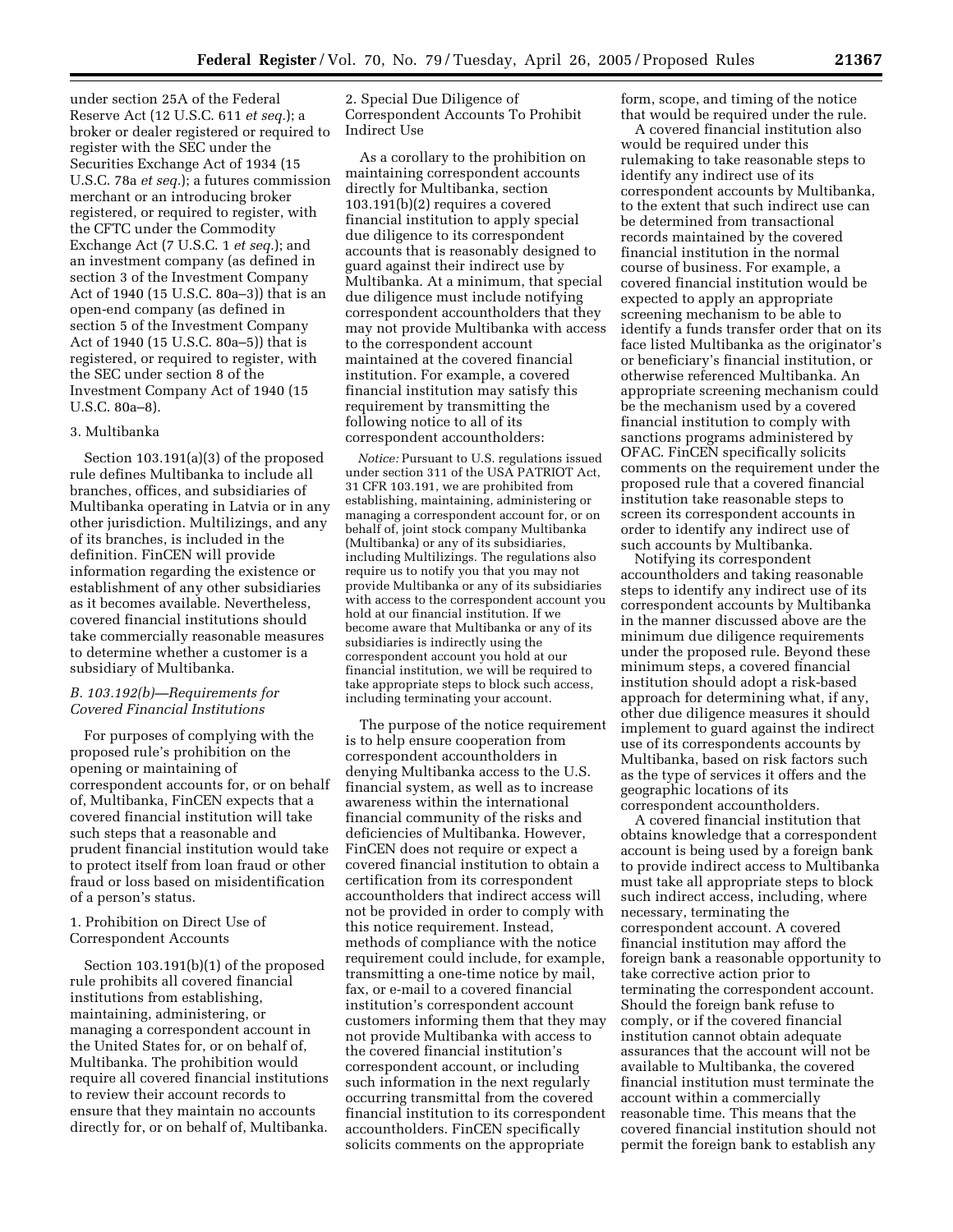new positions or execute any transactions through the account, other than those necessary to close the account. A covered financial institution may reestablish an account closed under the proposed rule if it determines that the account will not be used to provide banking services indirectly to Multibanka. FinCEN specifically solicits comment on the requirement under the proposed rule that a covered financial institution block indirect access to Multibanka once such indirect access is identified.

# 3. Reporting Not Required

Section 103.191(b)(3) of the proposed rule clarifies that the rule does not impose any reporting requirement upon any covered financial institution that is not otherwise required by applicable law or regulation. A covered financial institution must, however, document its compliance with the requirement that it notify its correspondent accountholders that they may not provide Multibanka with access to the correspondent account maintained at the covered financial institution.

# **IV. Request for Comments**

FinCEN invites comments on all aspects of the proposal to prohibit the opening or maintaining of correspondent accounts for or on behalf of Multibanka, and specifically invites comments on the following matters:

1. The appropriate form, scope, and timing of the notice to correspondent accountholders that would be required under the rule;

2. The appropriate scope of the proposed requirement for a covered financial institution to take reasonable steps to identify any indirect use of its correspondent accounts by Multibanka;

3. The appropriate steps a covered financial institution should take once it identifies an indirect use of one of its correspondent accounts by Multibanka; and

4. The impact of the proposed special measure upon any legitimate transactions conducted with Multibanka by U.S. persons and entities, foreign persons, entities, and governments, and multilateral organizations doing legitimate business with persons, entities, or Latvia, or operating a legitimate business in Latvia.

#### **V. Regulatory Flexibility Act**

It is hereby certified that this proposed rule will not have a significant economic impact on a substantial number of small entities. FinCEN understands that Multibanka maintains correspondent accounts with few institutions in the United States. Thus,

the prohibition on maintaining such accounts will not have a significant impact on a substantial number of small entities. In addition, all U.S. persons, including U.S. financial institutions, should currently exercise some degree of due diligence in order to comply with U.S. sanctions programs administered by OFAC, which can easily be modified to monitor for the direct and indirect use of correspondent accounts by Multibanka. Thus, the special due diligence that would be required by this rulemaking—*i.e.*, the one-time transmittal of notice to correspondent accountholders, and the screening of transactions to identify any indirect use of correspondent accounts—is not expected to impose a significant additional economic burden upon small U.S. financial institutions. FinCEN invites comments from members of the public who believe there will be a significant economic impact on small entities.

# **VI. Paperwork Reduction Act**

The collection of information contained in this proposed rule is being submitted to the Office of Management and Budget for review in accordance with the Paperwork Reduction Act of 1995 (44 U.S.C. 3507(d)). Comments on the collection of information should be sent (preferably by fax (202–395–6974)) to Desk Officer for the Department of the Treasury, Office of Information and Regulatory Affairs, Office of Management and Budget, Paperwork Reduction Project (1506), Washington, DC 20503 (or by e-mail to *Alexander*\_*T.*\_*[Hunt@omb.eop.gov](mailto:Alexander_T._Hunt@omb.eop.gov)*), with a copy to FinCEN by mail or e-mail at the addresses previously specified. Comments on the collection of information should be received by May 26, 2005. In accordance with the requirements of the Paperwork Reduction Act of 1995, 44 U.S.C. 3506(c)(2)(A), and its implementing regulations, 5 CFR 1320, the following information concerning the collection of information as required by 31 CFR 103.191 is presented to assist those persons wishing to comment on the information collection.

The collection of information in this proposed rule is in 31 CFR 103.191(b)(2)(i) and 31 CFR 103.191(b)(3)(i). The disclosure requirement in 31 CFR 103.191(b)(2)(i) is intended to ensure cooperation from correspondent accountholders in denying Multibanka access to the U.S. financial system, as well as to increase awareness within the international financial community of the risks and deficiencies of Multibanka. The information required to be maintained

by 31 CFR 103.191(b)(3)(i) will be used by Federal agencies and certain selfregulatory organizations to verify compliance by covered financial institutions with the provisions of 31 CFR 103.191. The class of financial institutions affected by the disclosure requirement is identical to the class of financial institutions affected by the recordkeeping requirement. The collection of information is mandatory.

*Description of Affected Financial Institutions:* Banks, broker-dealers in securities, futures commission merchants and introducing brokers, and mutual funds maintaining correspondent accounts.

*Estimate Number of Affected Financial Institutions:* 5,000.

*Estimated Average Annual Burden Hours Per Affected Financial Institution:* The estimated average burden associated with the collection of information in this proposed rule is one hour per affected financial institution.

*Estimated Total Annual Burden:* 5,000 hours.

FinCEN specifically invites comments on: (a) Whether the proposed collection of information is necessary for the proper performance of the mission of FinCEN, including whether the information shall have practical utility; (b) the accuracy of FinCEN's estimate of the burden of the proposed collection of information; (c) ways to enhance the quality, utility, and clarity of the information required to be maintained; (d) ways to minimize the burden of the required collection of information. including through the use of automated collection techniques or other forms of information technology; and (e) estimates of capital or start-up costs and costs of operation, maintenance, and purchase of services to maintain the information.

#### **VII. Executive Order 12866**

This proposed rule is not a significant regulatory action for purposes of Executive Order 12866, ''Regulatory Planning and Review.''

# **List of Subjects in 31 CFR Part 103**

Administrative practice and procedure, Banks and banking, Brokers, Counter-money laundering, Counterterrorism, and Foreign banking.

#### **Authority and Issuance**

For the reasons set forth in the preamble, part 103 of title 31 of the Code of Federal Regulations is proposed to be amended as follows: